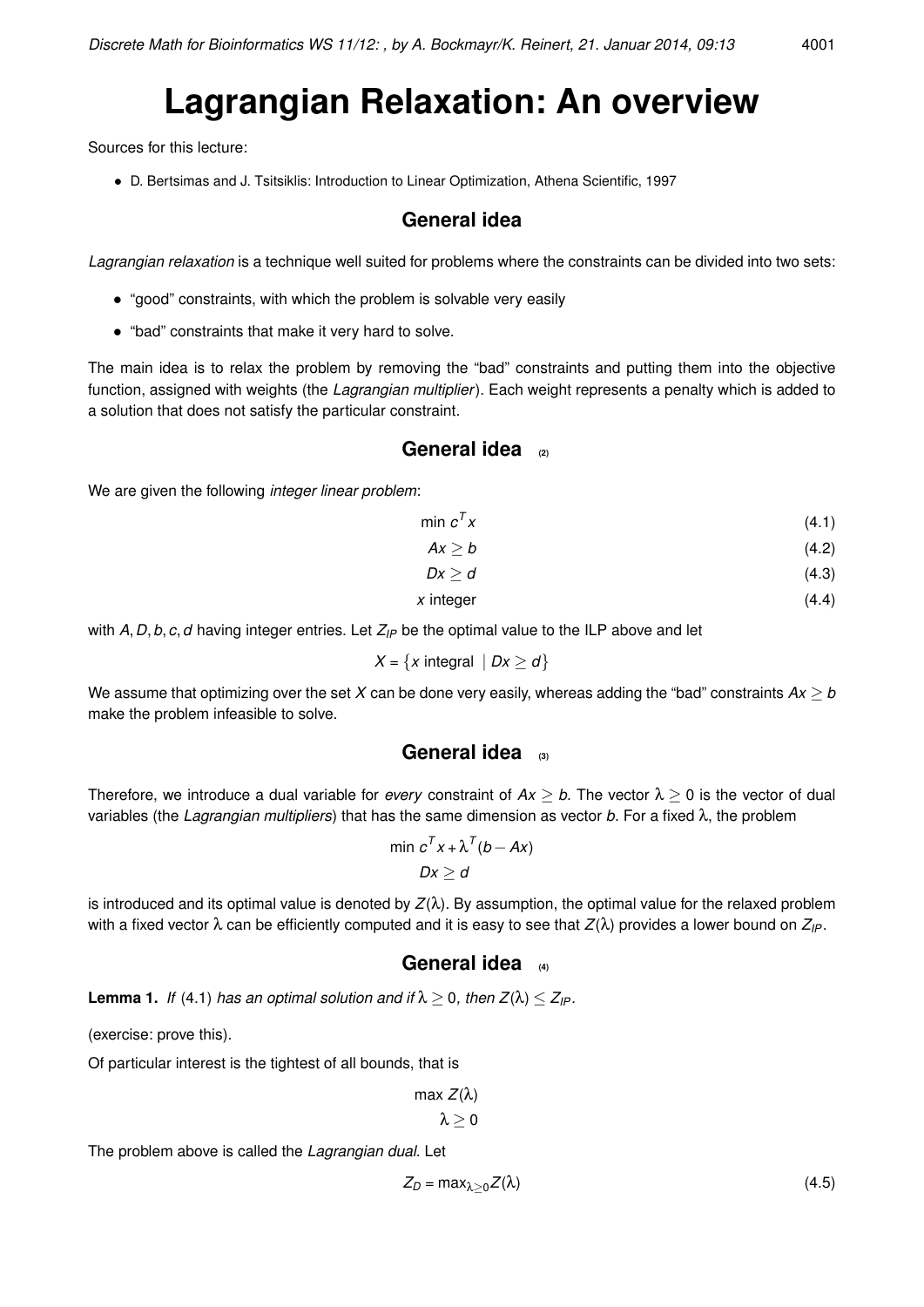# **General idea (5)**

If *X* is a finite set, say  $X$  =  $\{x^1, \dots, x^m\}$ , then  $Z(\lambda)$  can also be written as

$$
Z(\lambda) = \min_{i=1,\dots,m} (c^T x^i + \lambda^T (b - Ax^i))
$$

The function  $Z(\lambda)$  is the minimum of a finite set of linear functions of  $\lambda$  and therefore it is concave and piecewise linear.

It is important to note, however, that – unlike in linear programming – integer linear programming does not have strong duality theory. This implies that the optimal value of the Lagrangian dual does not have to be the same as the optimal value of the original (primal) problem. Instead of

 $Z_D = Z_{IP}$ 

the following holds:

 $Z_D < Z_{IP}$ 

(example on the following slide and in exercises).

# **Figure Example Lagrange**



# **Solving the Lagrangian Dual**

How should the λ be set, such that the gap between *Z*(λ) and *ZIP* is as small as possible (or 0 in the best case)? For sake of simplicity, we assume that X is finite and can be written as  $X = \{x^1, ..., x^m\}$ . Then – as described above –  $Z(\lambda)$  can be written as

$$
Z(\lambda) = \min_{i=1,\dots,m}(c^T x^i + \lambda^T (b - Ax^i))
$$

with  $f_i = b - Ax^i$  and  $h_i = c^T x^i$  this can be rewritten as

$$
Z(\lambda) = \min_{i=1,\dots,m} (h_i + \lambda f_i^T)
$$

a piecewise linear and concave function.

# **Solving the Lagrangian Dual (2)**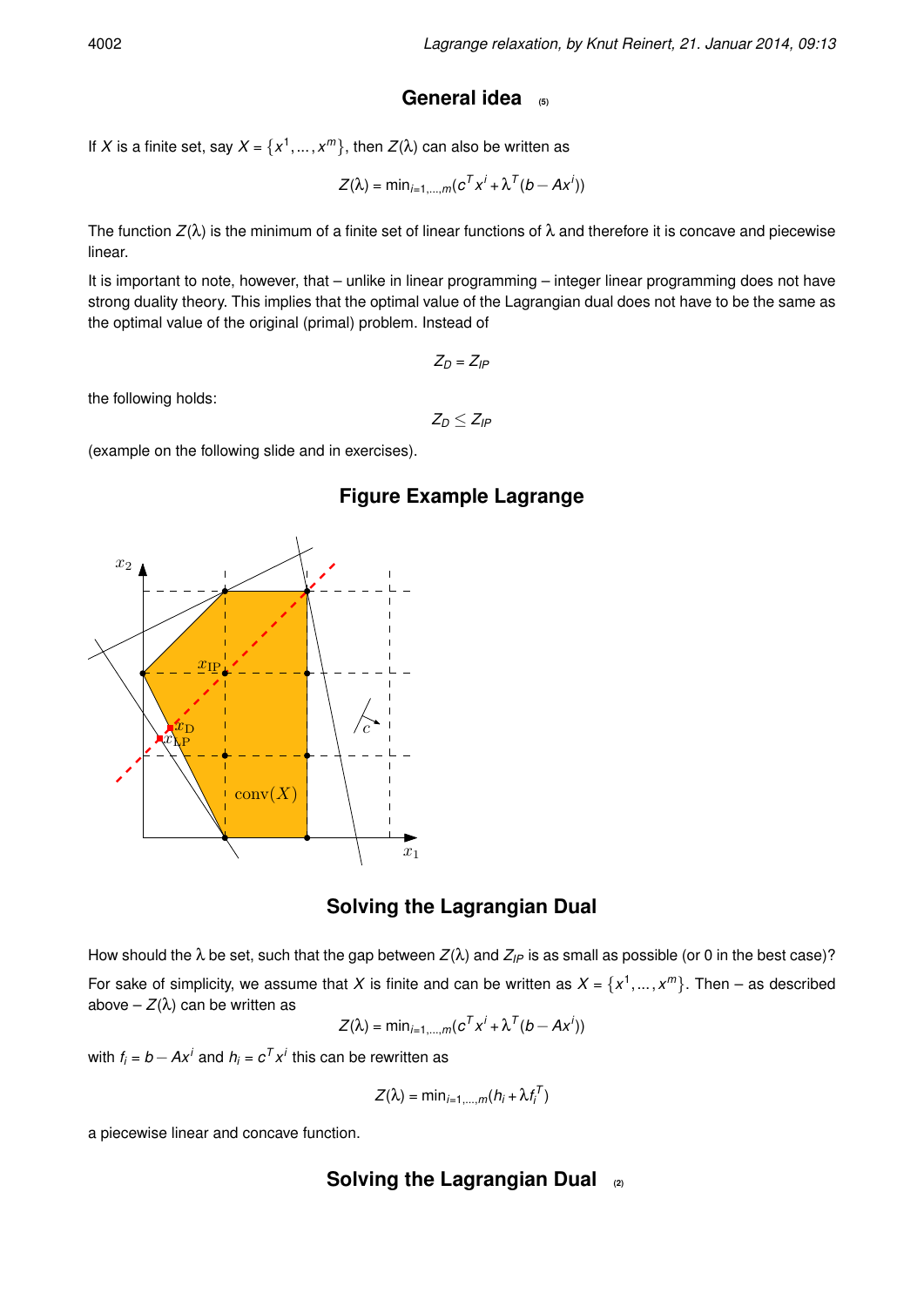If *Z*(λ) was differentiable then, the classical approach of maximizing the function would be the *steepest ascent method*, that is computing a sequence of iterations with

$$
\lambda^{t+1} = \lambda^t + \gamma_t \nabla Z(\lambda^t).
$$

We are following the gradient at the current position – with a specified stepsize  $\gamma$  – to reach points with a higher function value.

Unfortunately, this procedure is no longer valid for our function, since it is not differentiable everywhere.

Therefore, we extend the notion of a *gradient* in concave functions that are not differentiable everywhere. We use the following lemma:

**Lemma 2.** A function f :  $\Re^n \to \Re$  is concave iff for any  $x^* \in \Re^n$ , there exists a vector  $s \in \Re^n$  such that

$$
f(x) \leq f(x^*) + s^T(x - x^*)
$$

*holds*  $\forall x \in \mathfrak{R}^n$ .

#### **Solving the Lagrangian Dual (3)**

Using the alternative notion of concavity functions, the notion of a *gradient* can be extended as follows:

**Definition 3.** Let *f* be a concave function. A vector *s* such that

$$
f(x) \leq f(x^*) + s^T(x - x^*)
$$

for all  $x \in \Re^n$ , is called a *subgradient* of function *f* at point  $x^*$ . The set of all *subgradients* of *f* at  $x^*$  is denoted by ∂*f*(*x* ∗ ) and is called the *subdifferential* of *f* at *x* ∗ .



#### **Solving the Lagrangian Dual (4)**

As soon as  $0 \in \overline{\partial} f(x^*)$ , we are done, as the following lemma states:

**Lemma 4.** Let  $f : \Re^n \to \Re$  be a concave function. A vector  $x^*$  maximizes f over  $\Re^n$  iff  $0 \in \partial f(x^*)$ .

Lemma 4 follows directly from Lemma 2. If  $(s = 0) \in \partial f(x^*)$ , it implies that

$$
f(x)\leq f(x^*)
$$

which describes the maximum of function *f*.

# **Solving the Lagrangian Dual (5)**

To get the counterpart to the *steepest ascent method* for piecewise linear functions, the notion of the *subdifferential* at a point *x* <sup>∗</sup> has to be extended.

**Lemma 5.** *Let*

$$
Z(\lambda) = min_{i=1,...,m}(h_i + \lambda f_i^T)
$$

*and*

$$
E(\lambda) = \big\{ i \bigm| Z(\lambda) = h_i + \lambda f_i^T \big\}
$$

*Remember that h*<sub>*i*</sub> =  $c^T x^i$  *and f*<sub>*i*</sub> =  $b - Ax^i$ . Then, the following is true.